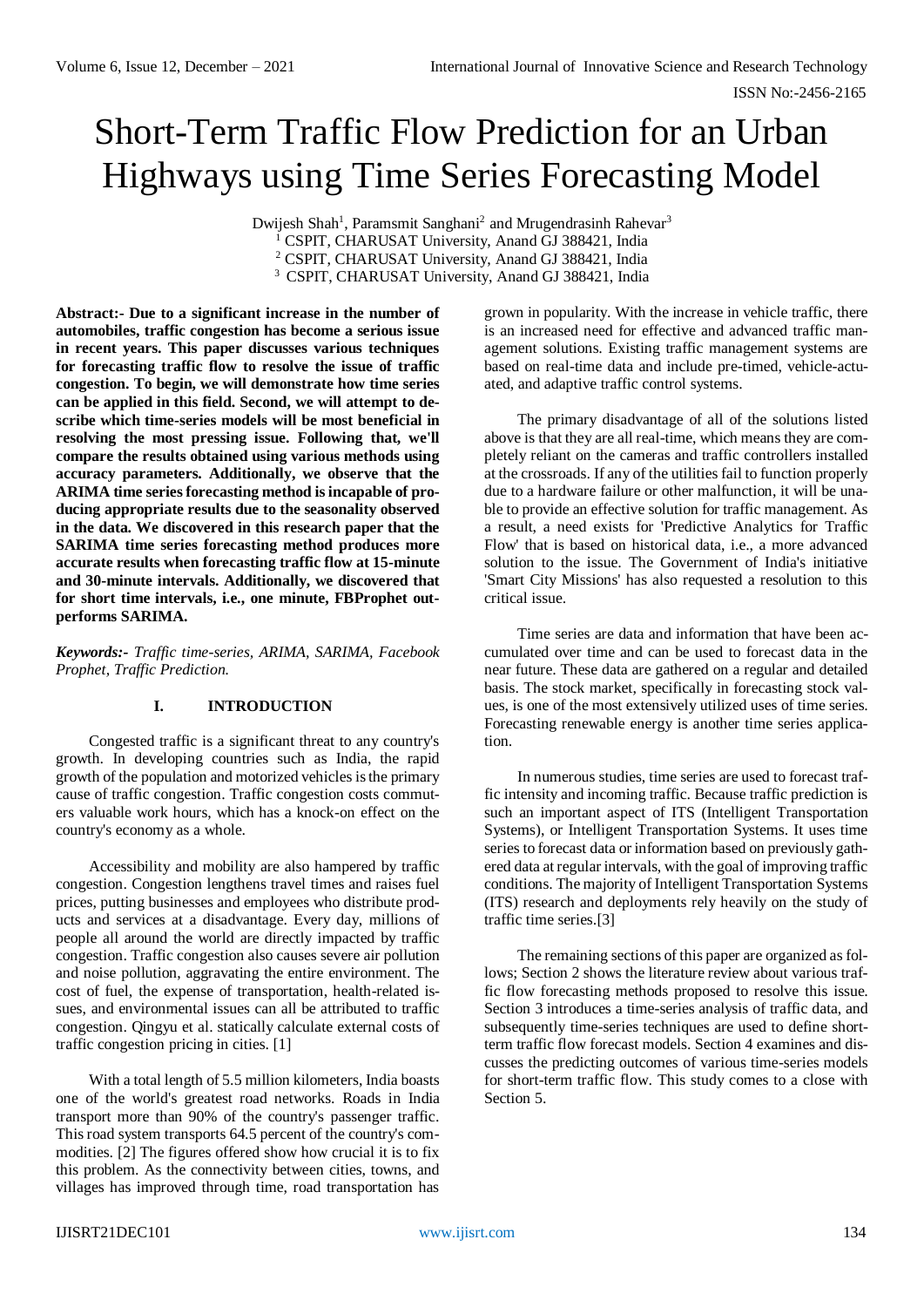#### ISSN No:-2456-2165

## **II. LITERATURE REVIEW**

This section describes the literature on short-term traffic forecasting methods and the techniques presented in this paper.

Traffic flow, or the number of vehicles passing through a specific point in a given time period, is a point process, or a type of random process made up of a collection of isolated points accumulated over time. [4] When it comes to modelling such point processes, data-driven approaches that are based on, to find the stochasticity in observable data, statistical approaches are commonly used. [5] The two types of statistical techniques utilized to solve the problem of traffic flow prediction are non-parametric statistical techniques and parametric statistical techniques. [6] Nonparametric approaches such as nonparametric regression [7] and neural networks are examples of nonparametric techniques. [8-19] Linear and nonlinear regression, historical average methods [9], smoothing techniques [9,14,20], and autoregressive linear processes [6,10,14,20-29] are among the parametric techniques.

When compared to other accessible methodologies, time series analysis-based techniques such as the ARIMA (Auto Regressive Moving Average) have been proven to be one of the most precise methods for predicting traffic flow. [30] By dissecting trends and seasonal patterns and extending the pattern into the future, time series models attempt to find patterns in historical data. Because the traffic flow pattern demonstrates a strong seasonal pattern for specific hours, such as peak and off-peak traffic conditions, which repeats at roughly the same time every day. Models like SARIMA (Seasonal Auto Regressive Integrated Moving Average) are particularly useful for simulating traffic flow [6,26,27,29,30]. Many investigations have discovered that the SARIMA model outperforms models based on a random walk and simple ARIMA. [26,27,29,31] Smith et al. [32] showed that the best-performing non-parametric forecasting method isthe k-Nearest Neighbor forecast model, SARIMA, a parametric forecasting method, failed to match its predictive performance.

The research done for flow prediction using SARIMA has one major flaw: they developed the model using huge datasets. Smith et al. [32], for example, used 45 days of data taken at 15-minute intervals to forecast traffic flow for the next day. Williams and Hoel [26] employed more than two months of traffic flow measurements, with over 60,000 traffic flow observations collected every three minutes. Stathopoulos and Karlaftis selected intervals that spanned a total of 106 days. [33] Ghoesh et al. [23] utilized 20 days of traffic flow data taken at the interval of 15 min. for model development. Furthermore, Mai et al. [30] utilized previous 26 days of traffic flow observations taken at the interval of 15 min. for fitting the SARIMA model.

Dong et al. [28] uses the previous two months of flow data aggregated to 5-minute intervals to train the ARIMA model for projecting traffic flow for the next day. Lippi et al. [29] used the SARIMA technique to create a model based on the preceding four months of traffic flow observations from loop detectors in nine California districts. Tan et al. [14] trained the ARIMA forecasting model using time-series data from traffic observations collected over several years. The use of such a large database for model building may limit its applicability in situations where data availability is an issue. At times, storing and maintaining historical databases can be a difficult task. As a result, it would be ideal if time series forecasting models for predicting traffic flow could be developed, which would require only limited input data for model development. FbProphet, [34] a Facebook-developed universal time series model released in 2017, is an open-source algorithm. A time-series prediction problem was solved using a curve fitting approach. When modelling data with piecewise trends and multi-cycle characteristics, FbProphet has a good effect; it's good for forecasting short-term traffic flow and has a lot of space for improvement. Kumar et. al. [35] have researched anticipating traffic flow using SARIMA and FbProphet.

The scope of the research is limited to applying various time-series forecasting methods to anticipate the traffic flow for the next upcoming day for various spans of intervals. This research is performed on the data obtained from traffic cameras located on urban highways at Gandhinagar, Gujarat.

## **III. TIMESERIES METHODS TO FORECAST SHORT-TERM TRAFFIC FLOW**

#### *A. Time Series Analysis*

A time series is a collection of statistical observations that are organized chronologically. Every time series inherits various specific patterns that are Trend, Seasonality / Cyclic, Residual / Error, which can be shown by decomposition mechanism. The trend of time series is the long-term pattern. Seasonality can be described as repetitive patterns at particular fixed intervals. Cyclicity is represented as repetitive patterns at irregular intervals. Residual / Error is the unnecessary noise.

Time series can be expressed either additively or multiplicatively or the combination of both additive and multiplicative of trend, seasonality, and residual. For, our research we have used an additive model as the magnitude of seasonal data is independent of the magnitude of data. [36-37]

## *Additive: Observed = Trend + Seasonality + Cycle + Residual* (1)

Time series decomposition of the traffic data used in the study can be represented as below, (see Fig.1.)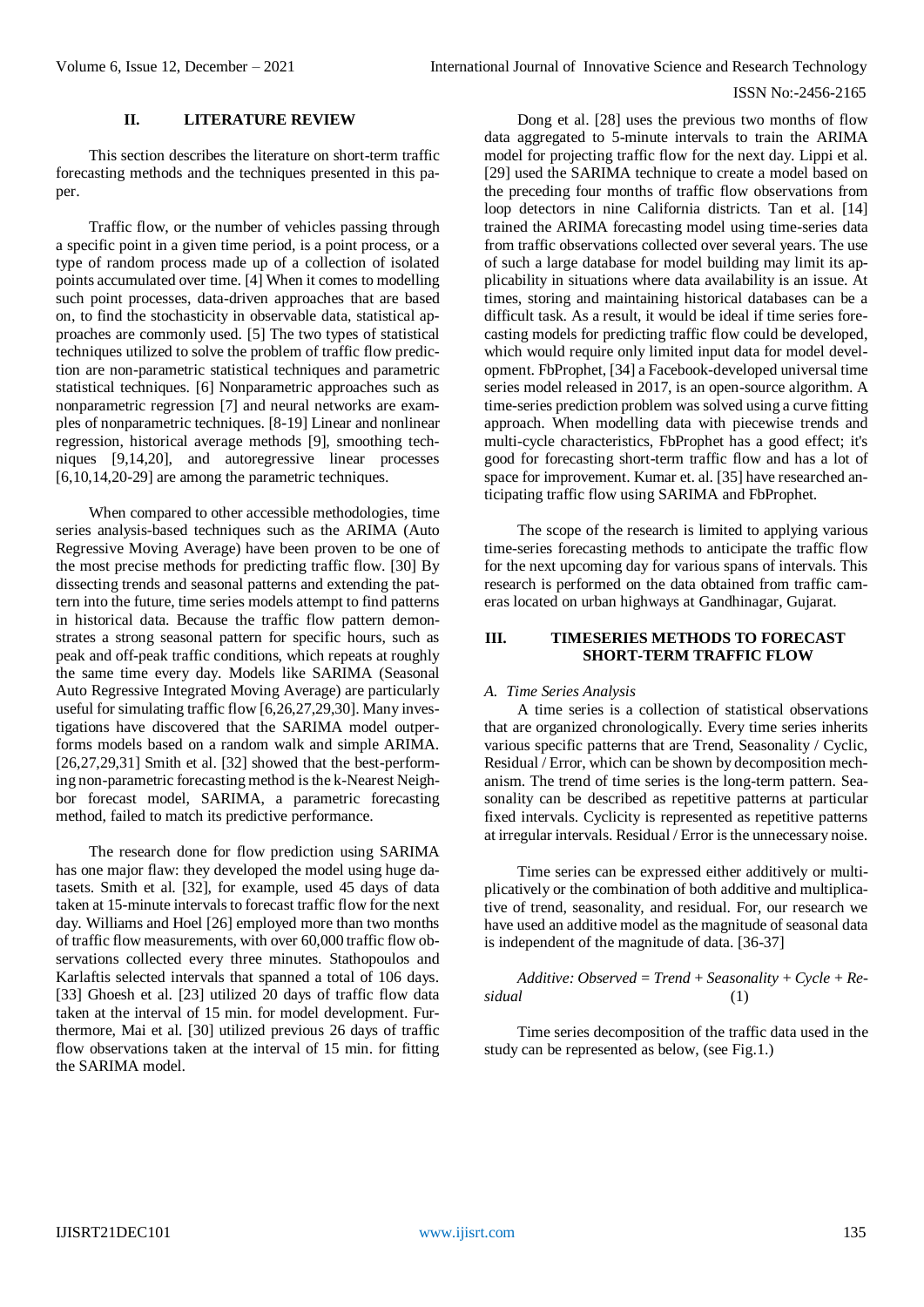

**Fig. 1.** Traffic Flow Time Series Decomposition

For this study, we anticipated traffic for the following day at various intervals of time, such as 5 minutes, 10 minutes, 15 minutes, 30 minutes, and 1 hour. As the forecasting is going to be done for short intervals of time it is known as short-term traffic forecasting..

Traffic time series data gathered from the camera consists of various fields as described below,

| OccurredTime | Time in UTC format at which data fetched from the camera.                                  |  |
|--------------|--------------------------------------------------------------------------------------------|--|
| OccuredDate  | Date for which traffic data is collected.                                                  |  |
| Day          | It represents the weekday name.                                                            |  |
| Event        | It is the name of the junction where the camera is installed.                              |  |
| CameraIp     | Unique identification of camera using Ip address.                                          |  |
| Arm          | It is represented as a number 1,2,3 and 4 for 4 cross-roads where the camera is installed. |  |
| VehicleType  | Type of vehicle i.e., two-wheeler, three-wheeler, four-wheeler, and longvehicle.           |  |
| VehicleCount | Count of each type of vehicle detected by the camera for each second.                      |  |
| Speed        | Speed detected by the camera for each vehicle while crossing theroad.                      |  |
|              |                                                                                            |  |

As per the research, we have a scope limited to forecast only inflow traffic so, we can consider only OccuredTime and VehicleCount by ignoring other parameters as they have minimal effect on the result.

## *B. ARIMA Model*

ARIMA stands for Auto Regressive Integrated Moving Average which consists of AR (Auto Regressive) and MA (Moving Average) models. AR of ARIMA consists of the weighted sum of lagged values of the time series while MA consists weighted sum of lagged predicted errors of the series and I (Integrated) contain the difference value of the time series.

ARIMA can be expressed as the ARIMA (p, d, q) model where, p is the order of AR, q is the order of MA and d is the corresponding degree of first differencing involved.

The ARIMA model has been widely and successfully applied to resolve different problems for univariate time-series data having trend and without seasonality. ARIMA models are applied to different systems such as social, economic, financial, industrial, agricultural, and many more systems to perform accurate forecasting.

In this paper, the ARIMA model is used with hyper tuned parameters of p, d, and q for the traffic flow forecasting of 1 hour time interval, and the result of forecasting can be shown as below (see Fig. 2.), but due to the limitation of the seasonality factor the model doesn't provide proper results.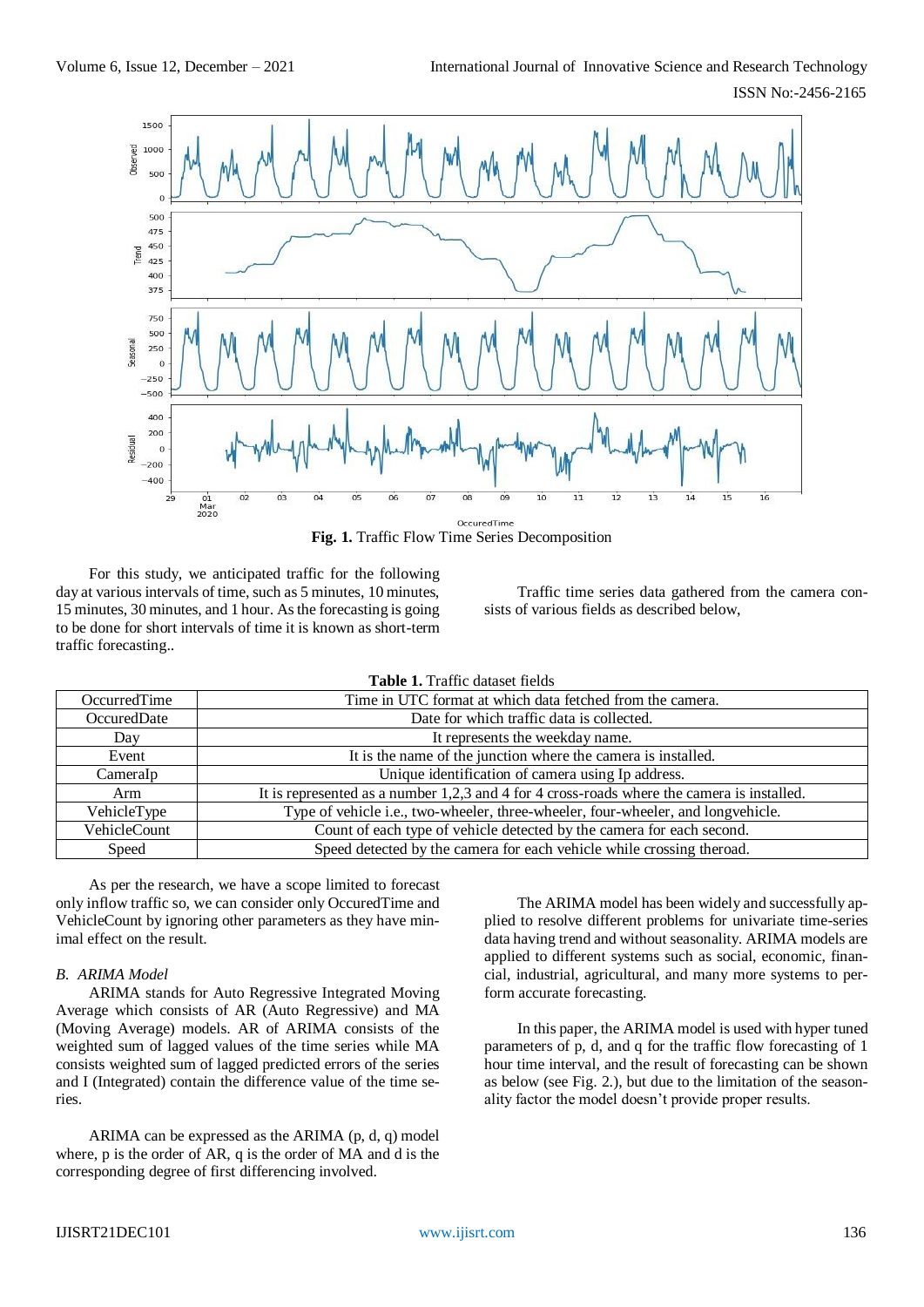

**Fig. 2.** ARIMA forecasting on traffic flow (1 minute)

## *C. SARIMA Model*

SARIMA stands for Seasonal Auto Regressive Integrated Moving Average model which is the extended version of ARIMA with seasonality. As per the time series decomposition shown in the time series analysis, it is visible that traffic data consists of seasonality. For, traffic data seasonality can be seen for each day of the whole week as during morning time traffic is less, which reaches to peak level during office hours while it is a moderate level during noon time again in the evening traffic flow reaches at peak level while during night time traffic flow is nearly zero.

SARIMA model consists of parameters (P, D, Q, S) along with the (p, d, q). Parameters P, D, Q are similar to those

of p, d, q of the ARIMA model. While S represents the seasonality of the SARIMA model i.e., 12 for yearly, 4 for quarterly. Likewise, for 30 minutes of the interval, there will be 2 data points at each hour and during 24 hours we will have 24  $* 2 = 48$  data points so, Seasonality will be 48 for 30 minutes of the time interval. Same way, if the data is taken for each minute, then during 24 hours seasonality will be  $24 * 60 =$ 1440.

In this paper, the SARIMA model is used to forecast the traffic flow data for 15 minutes and 30 minutes intervals of the next day which can be described as below (see Fig. 3.and Fig. 4.),

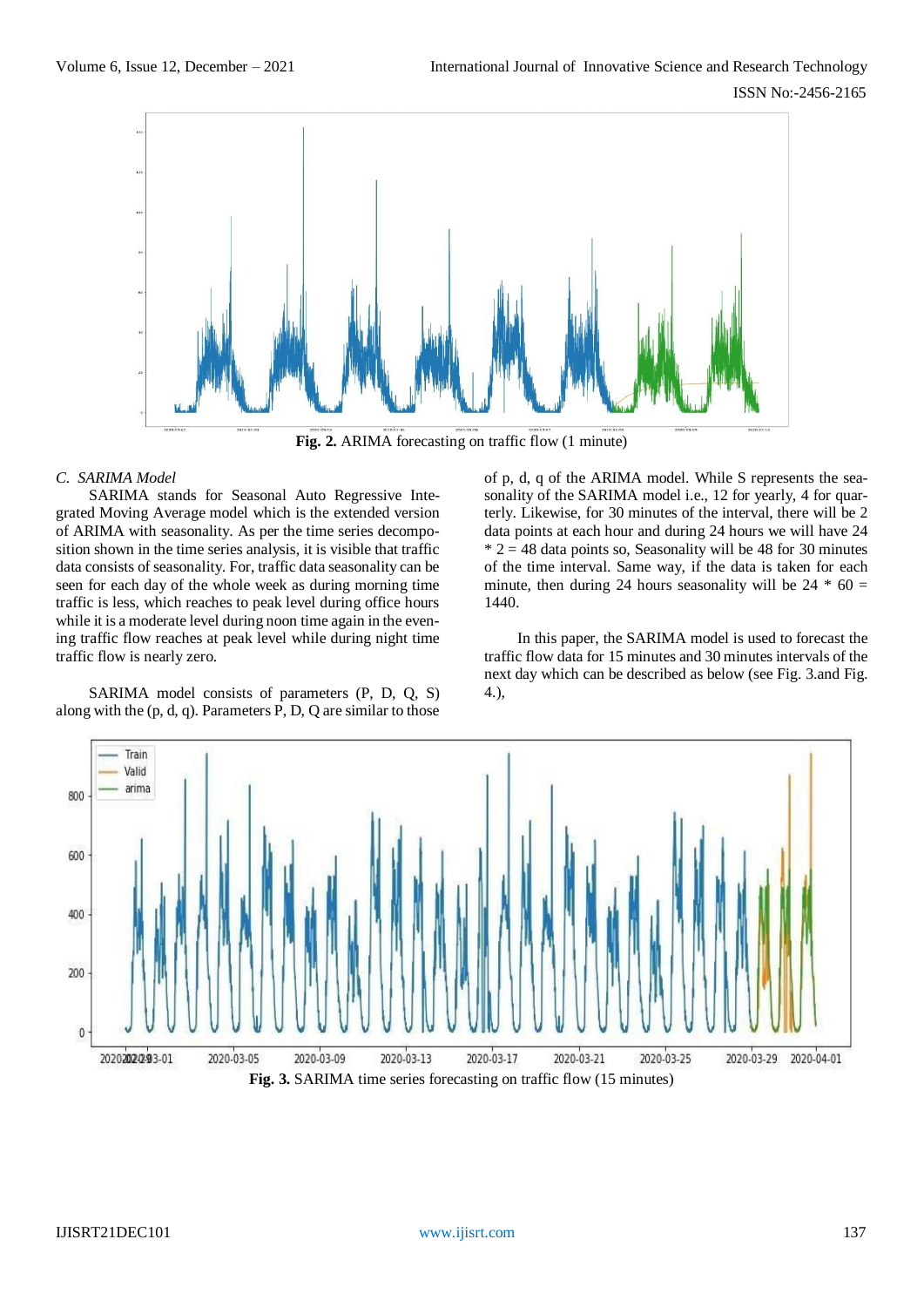

During the research, it is found that the SARIMA model doesn't work appropriately for short time-interval spans i.e., for 1 minute and 5 minutes due to the large computational time required by the model to provide forecasting. This limitation is overcome by the FbProphet model.

#### *D. FbProphet Model*

FbProphet stands for Facebook Prophet, which is an open-source time-series algorithm developed by the research team of Facebook. FbProphet accommodates seasonality with multiple periods. This method is also resilient to missing values which means the overall performance won't be affected by the missing values. This technique won't consider outliers while training the model on time series data which is one of the major points.

In this paper, FbProphet is used on traffic inflow data for short time intervals of data i.e., for 1 minute, to generate better and appropriate forecasting for the next day for every minute. The forecasting result of traffic flow for 1 minute of intervals for the day can be shown as below (see Fig. 5.),



## **IV. ANALYSIS AND IMPLICATIONS**

In this research paper, we have obtained the results of forecasted traffic flow for the next upcoming day for various intervals of time. To choose an adequate model for a specific interval we have considered R2. R2 i.e., coefficient of determination is one of the accuracy measures which is used to get an accurate model.

| <b>Algorithm</b> | $\mathbf{p}^2$ |
|------------------|----------------|
| <b>ARIMA</b>     | <b>NA</b>      |
| <b>SARIMA</b>    |                |
| FbProphet        | 0.65           |

**Table 2.** Result Analysis (1 Minute)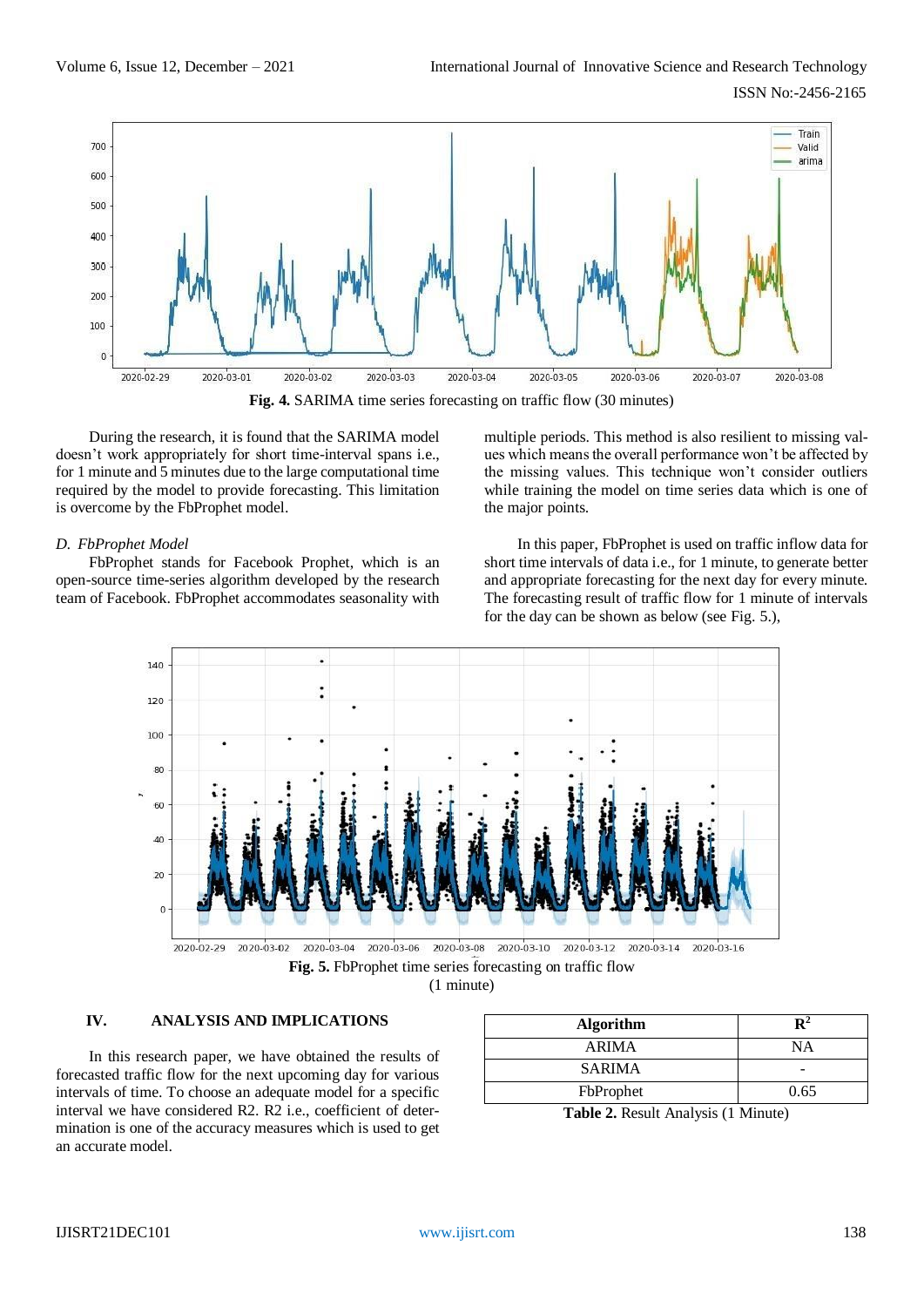ISSN No:-2456-2165

| <b>Algorithm</b> | $\mathbf{p}^2$ |
|------------------|----------------|
| <b>ARIMA</b>     | <b>NA</b>      |
| <b>SARIMA</b>    | 0.70           |
| FbProphet        |                |

**Table 3.** Result Analysis (15 Minutes)

| <b>Algorithm</b> | $\mathbf{R}^2$ |
|------------------|----------------|
| <b>ARIMA</b>     | <b>NA</b>      |
| <b>SARIMA</b>    | 0.86           |
| FbProphet        |                |

**Table 4.** Result Analysis (30 Minutes)

As per the above tables, it is visible that the ARIMA model fails to anticipate traffic flow for the upcoming next day as it doesn't consider the seasonality of data. While, SARIMA provides appropriate results up to some extent for 15 minutes and 30 minutes which is 70% and 86% respectively but fails for short time intervals (1 min., 5 min.) due to computational limitations. Furthermore, the FbProphet model provides nearly 65 % accurate results when forecasting of inflow traffic is performed for 1 minute for the next day.

## **V. CONCLUSION**

People's demand for automobiles is growing in tandem with the economy's rapid growth. The primary cause of urban traffic congestion is an excess of automobiles. Traffic control and efficient vehicle routing planning can be performed by forecasting short-term traffic flow, thereby alleviating traffic congestion and reducing resource loss caused by traffic congestion.

In this paper, we revisit time series forecasting methods i.e., ARIMA, SARIMA, and FbProphet, and their real-world application to resolve one of the critical issues of urban cities of India. We show that accurate traffic time series modelling is essential for studies on this topic to produce relevant results. The main findings of this study are as follows, (1) Time series decomposition gives a better understanding of data to apply appropriate forecasting models. (2) By applying ARIMA we showed, how the seasonality factor affects the forecasting results. (3) We showed, SARIMA works better for a time interval of more than 15 minutes to provide appropriate prediction but fails to give proper results for a too small-time interval of data due to large computational limits. (4) We described the application of FbProphet to forecast traffic inflow for short period intervals of 1 minute for the next upcoming day.

Although this study proposes a traffic flow prediction method based on statistical approaches i.e., time series analysis, in the future the author will use other machine learning and deep learning approaches to find a better model to forecast more precisely. The findings of the research are limited to the studies only as they are not yet applied to the real world. The anticipation of the traffic flow is applied only on one side of the highway which will be implemented further for four crossroads to get appropriate insights to resolve the issue.

#### **REFERENCES**

- [1]. Aftabuzzaman, M. (2007, September). Measuring traffic congestion-a critical review. In *30th Australasian transport research forum* (pp. 1-16).
- [2]. CCI India Website, [https://www.cciindia.org/high](https://www.cciindia.org/highway.html)[way.html](https://www.cciindia.org/highway.html) (last accessed on 14th July 2021)
- [3]. Vlahogianni, E. I., Karlaftis, M. G., & Golias, J. C. (2014). Short-term traffic forecasting: Where we are and where we're going. *Transportation Research Part C: Emerging Technologies*, *43*, (pp. 3-19).
- [4]. Zhang, G. Y., Zhao, Q., Luo, Z. W., & Wei, H. (2009). Short-term traffic flow prediction with ACD and particle filter. In *ICCTP 2009: Critical Issues In Transportation Systems Planning, Development, and Management* (pp. 1-7).
- [5]. Chien, S. I., Liu, X., & Ozbay, K. (2003). Predicting travel times for the South Jersey real-time motorist information system. *Transportation Research Record*, *1855*(1), (pp. 32-40).
- [6]. Ghosh, B., Basu, B., & O'Mahony, M. (2007). Bayesian time-series model for short-term traffic flow forecasting. *Journal of transportation engineering*, *133*(3), (pp. 180-189).
- [7]. Davis, G. A., & Nihan, N. L. (1991). Nonparametric regression and short-term freeway traffic forecasting. *Journal of Transportation Engineering*, *117*(2), (pp. 178-188).
- [8]. Vythoulkas, P. (1993). Alternative approaches to short term traffic forecasting for use in driver information systems. *Transportation and traffic theory*, *12*, (pp. 485-506).
- [9]. Smith, B. L., & Demetsky, M. J. (1994, October). Short-term traffic flow prediction models-a comparison of neural network and nonparametric regression approaches. In *Proceedings of IEEE international conference on systems, man and cybernetics* (Vol. 2, pp. 1706-1709).
- [10]. Kirby, H. R., Watson, S. M., & Dougherty, M. S. (1997). Should we use neural networks or statistical models for short-term motorway traffic forecasting?. *International journal of forecasting*, *13*(1), (pp. 43-50).
- [11]. Yin, H., Wong, S., Xu, J., & Wong, C. K. (2002). Urban traffic flow prediction using a fuzzy-neural approach. *Transportation Research Part C: Emerging Technologies*, *10*(2), (pp. 85-98).
- [12]. Lee, D. H., Zheng, W. Z., & Shi, Q. X. (2004, January). Short-term freeway traffic flow prediction using a combined neural network model. In *Proceedings of the 84th Annual Transportation Research Board Meeting, Washington DC, USA*.
- [13]. Vlahogianni, E. I., Karlaftis, M. G., & Golias, J. C. (2005). Optimized and meta-optimized neural networks for short-term traffic flow prediction: A genetic approach. *Transportation Research Part C: Emerging Technologies*, *13*(3), (pp. 211-234).
- [14]. Tan, M. C., Wong, S. C., Xu, J. M., Guan, Z. R., & Zhang, P. (2009). An aggregation approach to shortterm traffic flow prediction. *IEEE Transactions on Intelligent Transportation Systems*, *10*(1), (pp. 60-69).